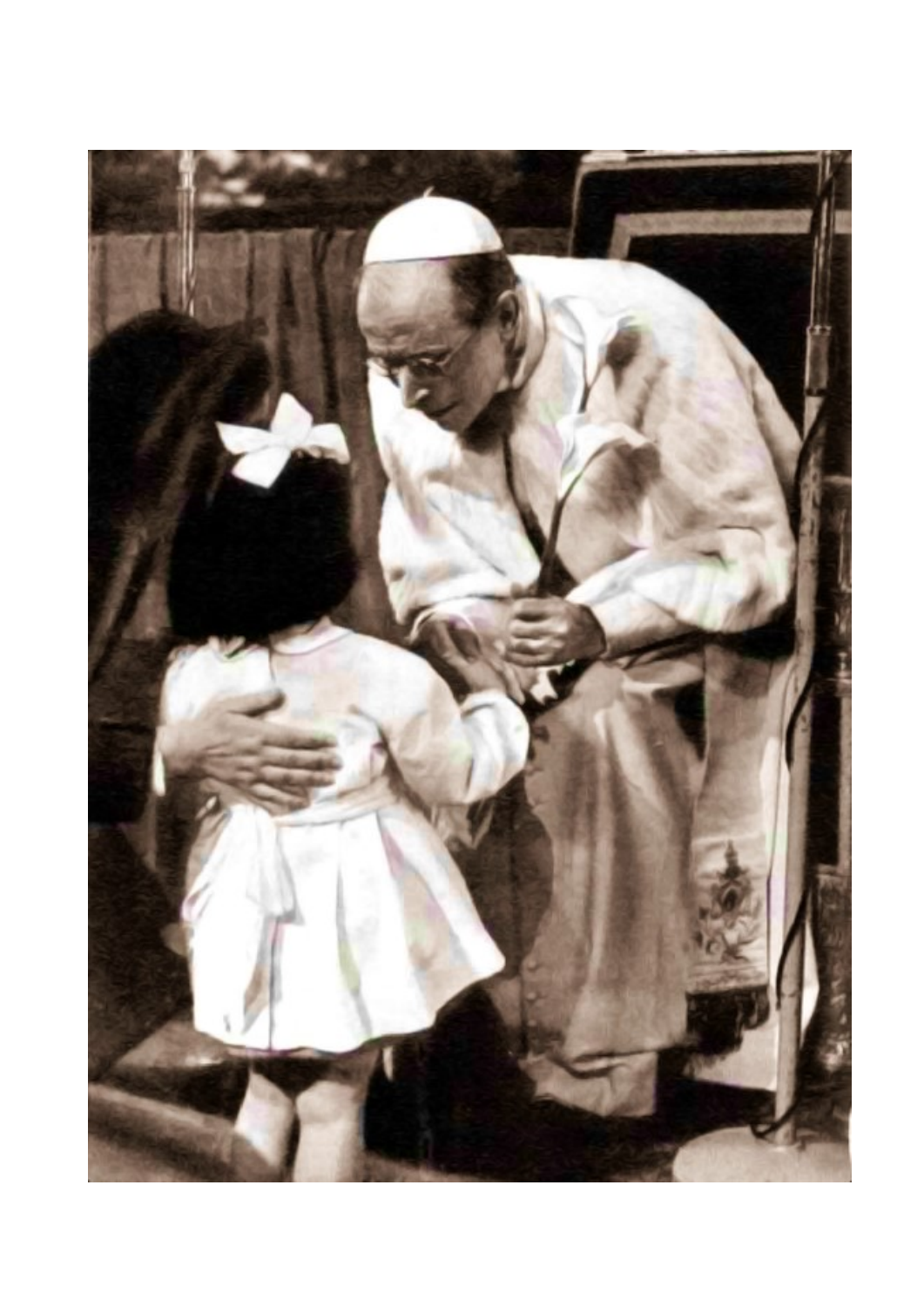## LITTERAE S.S. PII P.P. XII DE DIE SANCTAE INFANTIAE QUOTANNIS ASSIGNATA AD PONTIFICIUM OPUS PROMOVENDUM (IV mensis decembris MDCCCCL)

## Dilecto Filio Nostro Petro S.R.E. Presb. Card. Fumasoni Biondi Sacri Consilii catholicae propagandae Fidei Praefecto Pius PP XII

Dilecte Fili Noster, salutem et Apostolicam Benedictionem. Praeses Consilii Pontificio Operi a Sancta Infantia praepositi, officiosis haud ita pridem datis litteris, Nos demisse instanterque rogavit ut, quemadmodum sacris Missionibus provehendis dies quotannis assignatus est, sic dies pariter singulis annis destinaretur ad idem Pontificium Opus, cui ipse digne praeest, admotis ad Deum precibus ac collata stipe promovendum. Nobis placuit admodum susceptum ejusmodi propositum; atque adeo opportunum ducimus hisce obsecundare votis atque huic postulationi benignissime concedere. Futurum enim confidimus ut, hac re ubique in usum pro viribus deducta, et Pontificium Opus a Sancta Infantia latius cotidie cognoscatur in debitaque habeatur aestimatione, et publice indictis supplicationibus corrogatisque largitionibus haud parum accipiat incrementi. Id quidem summopere Nobis cordi est, cum probe noscamus in regionibus illis, in quas Evangelii praecones christianum nomen christianumque cultum inferunt, ingentem haberi infantium puerorumque multitudinem, cujus occurrere necessitatibus tam necessarium est, quam quod maxime. Parvulos derelictos caritate summa excipere, eos catholicorum more educare atque enutrire, lustrali aqua rite abluere atque expiare, litteris exercendisque artibus erudire, evangelica virtute conformare, eosdemque cives reddere christiano civilique nomine dignos: haec omnia pro facultate exsequenda Pontificium hoc Opus laudabili consilio laudabilique nisu suscepit. Quamobrem, si haec pariter omnia christifideles omnes precando elargendoque adjuverint, rem profecto fecerint, quam Nos summopere commendamus, et quae eis, ut confidimus uberrima a Deo conciliabit caelestia munera.

Faveas igitur, Dilecte Fili Noster haec vota Nostra Nostramque voluntatem cum locorum Ordinariis aptiore, quo putaveris, modo comunicare; ita quidem ut opportunae praestituantur normae, quibus haec eadem vota ac proposita ad rem feliciter deducantur.

Interea vero supernarum gratiarum auspicem Nostraeque benevolentiae testem, cum tibi, Dilecte Fili Noster, tum iis, qui Pontificio huic Operi suam sollertem navant operam, iisque singulis universis, qui ad hanc causam promovendam eo praesertim die, qui statuetur, conferent, Apostolicam Benedictionem amantissime impertimus.

Datum Romae, apud Sanctum Petrum, die IV mensis decembris, anno MDCCCCL, Pontificatus Nostri duodecimo.

PIUS PP XII